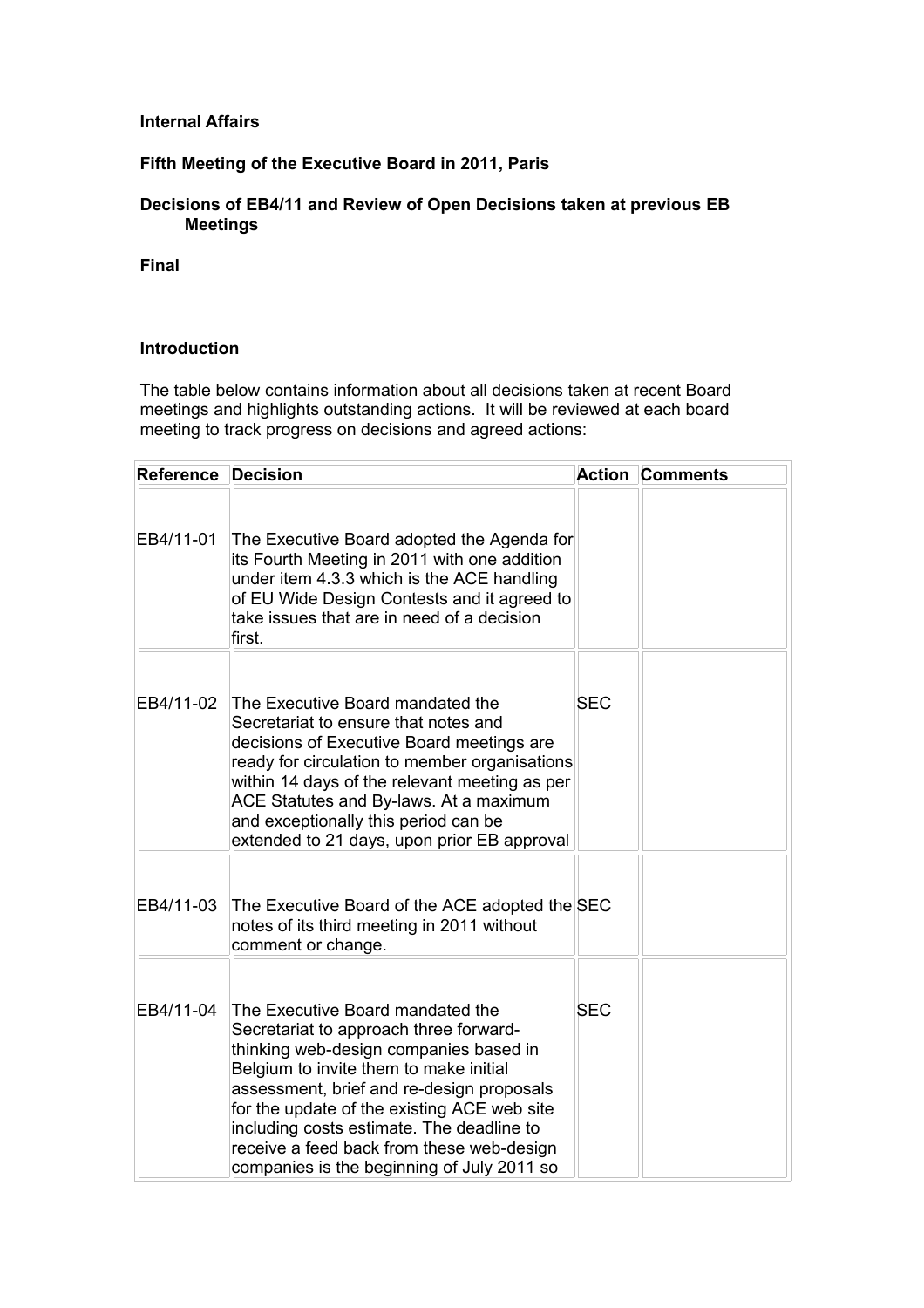|           | that the Board can make a decision, give a<br>go-ahead and an approved concept can be<br>presented to the General Coordination<br>meeting on October the 6 <sup>th</sup> .                                                                                                                                                                                                                                                                                                               |                  |  |
|-----------|------------------------------------------------------------------------------------------------------------------------------------------------------------------------------------------------------------------------------------------------------------------------------------------------------------------------------------------------------------------------------------------------------------------------------------------------------------------------------------------|------------------|--|
| EB4/11-05 | The Executive Board requested that the ACE SEC<br>Secretariat investigate how to make the<br>graphic of the ACE electronic Alert more<br>attractive visually as well as through content.                                                                                                                                                                                                                                                                                                 |                  |  |
| EB4/11-06 | As majority of the EB has not received the                                                                                                                                                                                                                                                                                                                                                                                                                                               | <b>SEC</b>       |  |
|           | call, the Secretariat was asked to resend the<br>letter calling for nominations of ACE experts<br>from Member Organisations to all Members<br>of the Executive Board for their information.                                                                                                                                                                                                                                                                                              |                  |  |
| EB4/11-07 | The Executive Board approved and<br>mandated Georg Pendl to represent the ACE<br>at the meeting with the European<br>Commission on the subject of the ACE<br>Submission on Public Procurement and<br>asked the Secretariat to liaise and assist GP<br>in order to arrange a meeting at the earliest<br>possible time. This action is urgent.                                                                                                                                             | GP<br><b>SEC</b> |  |
| EB4/11-08 | The Executive Board requested A. Joyce to<br>complete the matrix of priorities with the<br>information he has gathered from his gap<br>analysis in order to provide a final or near<br>final version of the matrix than can form the<br>basis of detailed work and planning. In doing<br>this work the revised terms of reference of<br>Work Groups currently being completed must<br>be taken into account. This work is expected<br>to be completed by the third week in June<br>2011. | <b>SEC</b>       |  |
| EB4/11-09 | The Executive Board mandated Pierre-Henri PHS<br>Schmutz to contact Tilman Prinz in order to<br>advance the issue of the necessity to revise<br>the By-laws of the ACE. It also agreed to<br>include in consideration the notes sent by W<br>Haack, expand point 3, add the issue about<br>voting at the General Assembly and to target<br>a final proposal for consideration at the<br>General Coordination meeting in the autumn,<br>having presented it to the EB in advance of       | <b>SEC</b>       |  |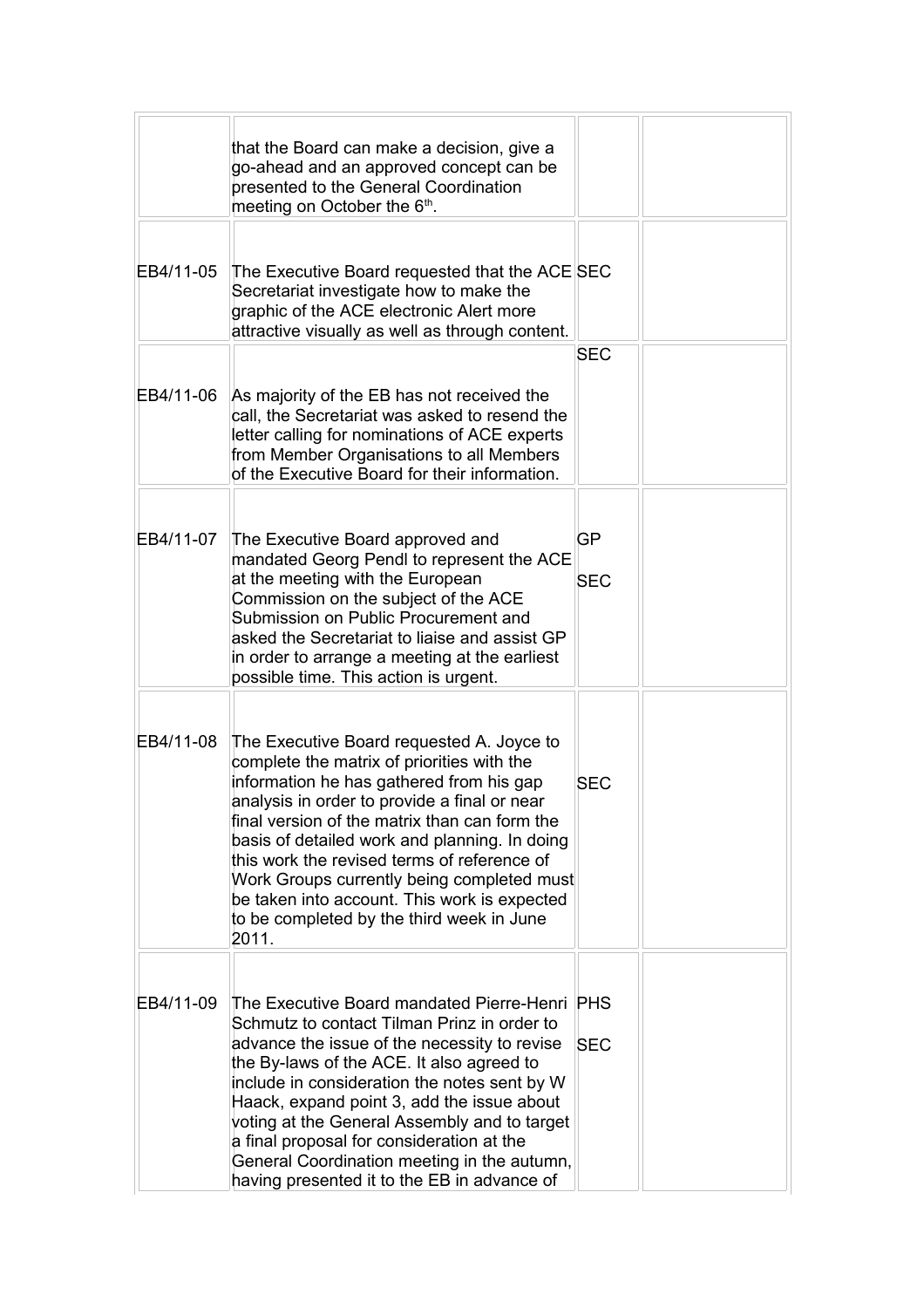|           | that meeting.                                                                                                                                                                                                                                                                                                                                                                                                                                      |                         |  |
|-----------|----------------------------------------------------------------------------------------------------------------------------------------------------------------------------------------------------------------------------------------------------------------------------------------------------------------------------------------------------------------------------------------------------------------------------------------------------|-------------------------|--|
| EB4/11-10 | The Executive Board requested the<br>Secretariat to carry out a statistical projection<br>based on received claims for expenses on<br>the expected total amount of expenses for<br>the Executive Board in 2011. Board Members<br>also committed to submit all their claims to<br>date for 2011 to the Secretariat.                                                                                                                                 | <b>SEC</b>              |  |
| EB4/11-11 | The Executive Board agreed in principle to<br>the skeleton budget for 2012 and in particular<br>to the proposed overall increase of 5%. It<br>noted that further adjustments will be needed<br>as information for 2012 becomes clearer and<br>that in particular the subscription will change<br>when GDP figures for 2010 are made<br>available in the late summer 2011.                                                                          | <b>SEC</b>              |  |
| EB4/11-12 | The Executive Board, following a detailed<br>report from the Treasurer agreed that Spain<br>can benefit from the Solidarity Fund to the<br>extent of 20% of its subscription in 2011.<br>Given that only one other claim has been<br>received and it is below 20%, the threshold is<br>to be reduced to 15% and a fresh call made<br>to member organisations.                                                                                      | <b>CS</b><br><b>SEC</b> |  |
| EB4/11-13 | The Executive Board noted that Lithuania<br>has now paid a substantial part of its<br>subscription for 2010 and all of its<br>subscription for 2011. They therefore decided<br>that no particular action is needed at the<br>present time in this case                                                                                                                                                                                             |                         |  |
| EB4/11-14 | The Secretariat will prepare a DRAFT letter<br>for the President and co-signed by the<br>Treasurer, to be addressed to the observer<br>member from Bosnia Herzegovina recalling<br>that the subscription of 2010 has not yet<br>been paid. The letter will state that unless<br>payment is received by 31 <sup>st</sup> of August then<br>their membership of the ACE will be<br>suspended. DRAFT letter to be circulated<br>before mid-June 2011. | SН<br><b>SEC</b>        |  |
|           |                                                                                                                                                                                                                                                                                                                                                                                                                                                    |                         |  |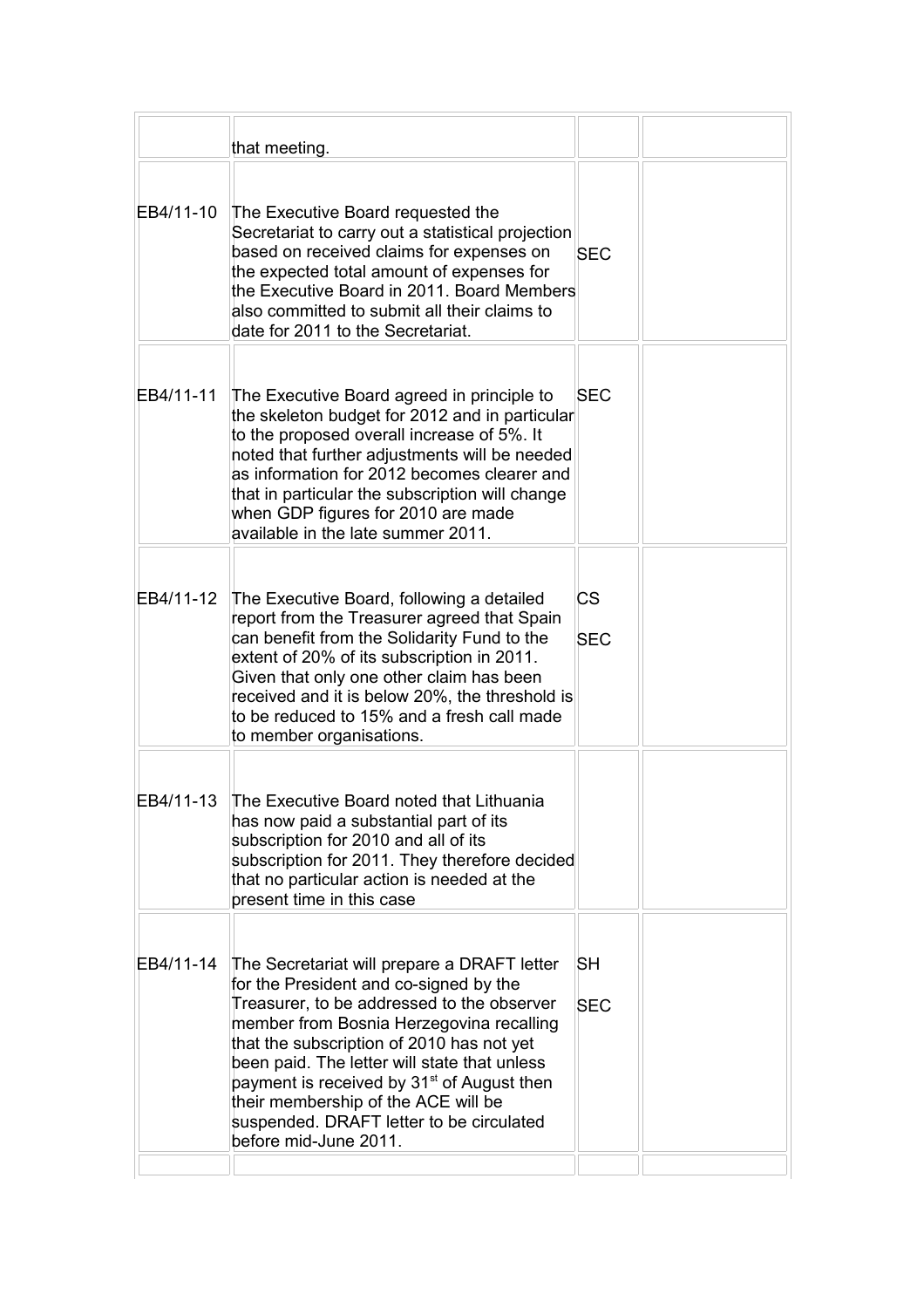| EB4/11-15 | The Executive Board accepted the<br>recommendation of the Treasurer, C. Savva, SH<br>that the draft letter to the Treasurer should be<br>sent on Monday 23 <sup>rd</sup> of May.                                                                                                                                                                                                                                                                                                                                                                                                                                                                                                                                                                          | <b>SEC</b>             |  |
|-----------|-----------------------------------------------------------------------------------------------------------------------------------------------------------------------------------------------------------------------------------------------------------------------------------------------------------------------------------------------------------------------------------------------------------------------------------------------------------------------------------------------------------------------------------------------------------------------------------------------------------------------------------------------------------------------------------------------------------------------------------------------------------|------------------------|--|
| EB4/11-16 | The Executive Board agreed to tidy up and<br>re-read the draft letter to the CSCAE and to<br>send it as soon as possible to the President<br>of the CSCAE. The DRAFT response to be<br>circulated to SH, WH before 3 <sup>rd</sup> week in June SEC<br>111.                                                                                                                                                                                                                                                                                                                                                                                                                                                                                               | <b>SH</b><br><b>WH</b> |  |
|           |                                                                                                                                                                                                                                                                                                                                                                                                                                                                                                                                                                                                                                                                                                                                                           | <b>SH</b>              |  |
| EB4/11-17 | The Executive Board noted a number of<br>occasional requests from member<br>organisations to endorse various exhibitions<br>and promotional events undertaken at<br>national level asking for an ACE logo or letter<br>of support to be publicised. The Board<br>agreed that such support is both useful for<br>member organisations as well as for the<br>promotion of the ACE at no particular cost.<br>As a result, it agreed that the ACE can<br>respond positively to the approach by the<br>Ugo Revolta Social Housing Prize, the<br>reconstruction conference in L'Aquila and the<br>request of the CNAPPC to give support to its<br>position that pavilions for the Milan Expo<br>2015 should be the subject of Architectural<br>Design Contests. | <b>SEC</b>             |  |
|           |                                                                                                                                                                                                                                                                                                                                                                                                                                                                                                                                                                                                                                                                                                                                                           | <b>SH</b>              |  |
| EB4/11-18 | The ACE will prepare a letter of support to<br>endorse the initiative in Serbia to establish a<br>Chamber of Architects.                                                                                                                                                                                                                                                                                                                                                                                                                                                                                                                                                                                                                                  | <b>SEC</b>             |  |
| EB4/11-19 | The Executive Board of the ACE mandated<br>the Secretariat to write corrections for the<br>notes of the UIA - ACE Dublin meeting to<br>include corrections to the table attached to<br>that meeting. The Secretariat is also to seek<br>a practical way forward that will not be<br>burdensome on either organisation. This has<br>to be completed before 10 <sup>th</sup> June and<br>circulated, also to allow the President to<br>represent the ACE position at UIA Region II<br>meeting.                                                                                                                                                                                                                                                              | SН<br><b>SEC</b>       |  |
|           |                                                                                                                                                                                                                                                                                                                                                                                                                                                                                                                                                                                                                                                                                                                                                           |                        |  |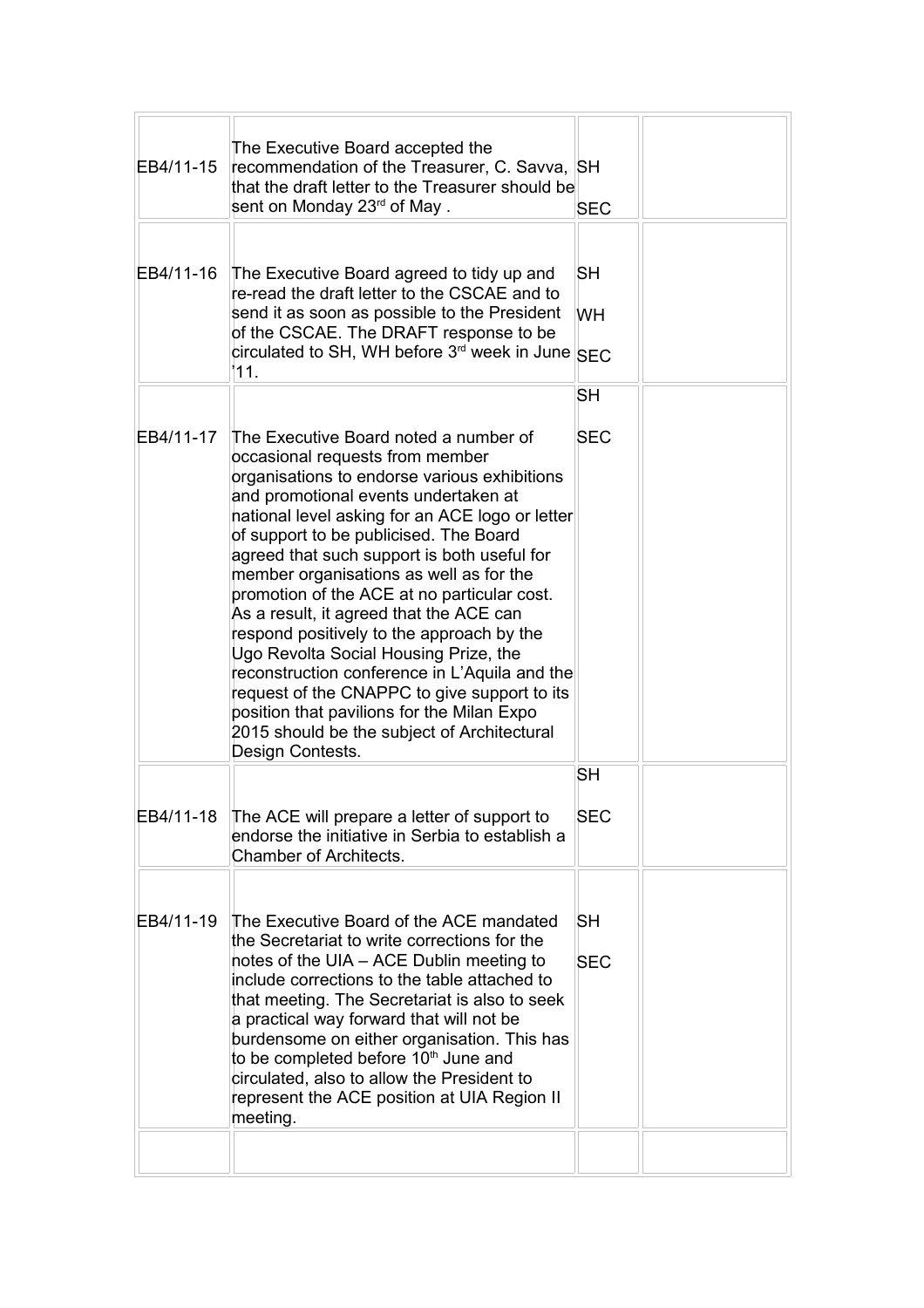| EB4/11-20 | The Executive Board endorsed the personal SEC<br>decision of Selma Harrington to attend as the<br>ACE representative the UIA congress in<br>Tokyo in September 2011. The President will<br>also undertake a series of meetings with<br>International Presidents aligned with the ACE<br>mission and interests in furthering MRA's as<br>appropriate. She will be assisted in<br>preparing for this mission by the Secretariat<br>and ACE Experts, with a briefing note and<br>presentation ready before the end of August<br>2011. | <b>SH</b>        |  |
|-----------|------------------------------------------------------------------------------------------------------------------------------------------------------------------------------------------------------------------------------------------------------------------------------------------------------------------------------------------------------------------------------------------------------------------------------------------------------------------------------------------------------------------------------------|------------------|--|
| EB4/11-21 | The Executive Board agreed that the ACE<br>takes the 15 m <sup>2</sup> offered and that the ACE<br>Secretariat can arrange for the projector or<br>hard disk and screen for the electronic<br>exhibition together with a table and two<br>chairs. Documentation to be sent is to include<br>the maximum of copies of various ACE<br>publications available from current stock<br>without completely depleting the reserves.                                                                                                        | <b>SEC</b>       |  |
| EB4/11-22 | The Executive Board of the ACE agreed that SEC<br>the Secretariat should look into providing the<br>information from DG Development (Voice<br>Agency) and through the ECTP Research<br>Agenda, and explore the possibility of giving<br>greater profile to architecture humanitarian<br>groups through such connections.                                                                                                                                                                                                           |                  |  |
| EB4/11-23 | The Executive Board of the ACE mandated<br>the Secretariat to prepare a draft reply to the<br>letter of André Bokov of the UAR, to suggest SH<br>closer collaboration on non controversial<br>issues and that carefully addresses issues<br>that may be sensitive to members countries<br>on the boarders of Russia. In doing so it must<br>be recalled that the ACE maintains relations<br>with UIA Region II of which Russia is a<br>member. DRAFT response to be sent to<br>President before 10 June 2011.                      | <b>SEC</b>       |  |
| EB4/11-24 | The Executive Board asked the Secretariat to SH<br>revise the DRAFT letter to Rob Docter/EFAP<br>and send it after President's approval. This<br>DRAFT letter needs to be circulate to SH,<br>copy to LD before 10 June 2011. The                                                                                                                                                                                                                                                                                                  | LD<br><b>SEC</b> |  |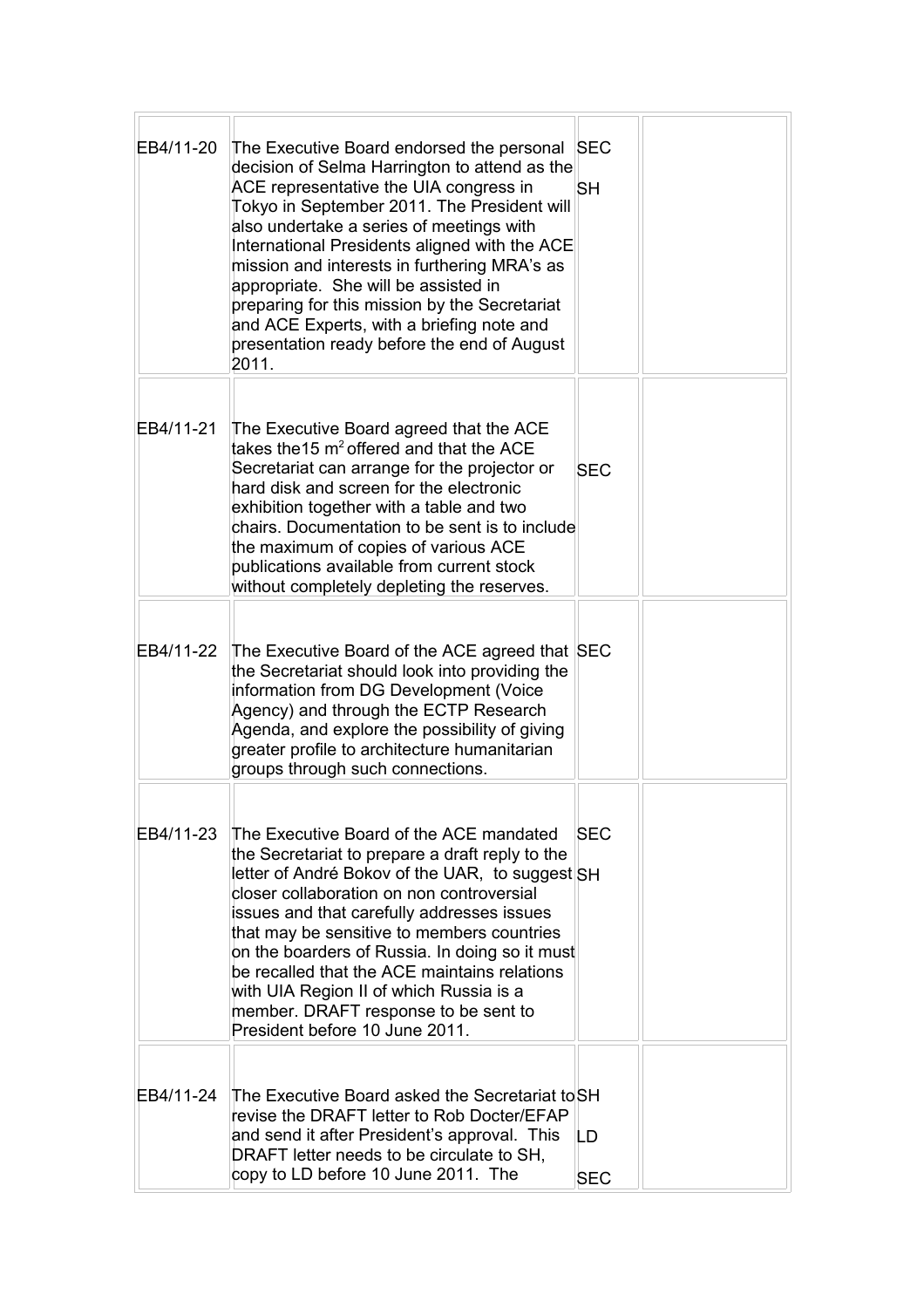| Executive Board asked the Secretariat to<br>ensure that the relevant bookings and<br>reservations are made for Lionel Dunet for<br>the EFAP Board meeting on the 2 <sup>nd</sup> of July in<br>Lisbon. |
|--------------------------------------------------------------------------------------------------------------------------------------------------------------------------------------------------------|
| EB4/11-25 The Executive Board considered the various<br>invitations for external representations and<br>agreed to the following list:                                                                  |
| 24 May IMCO Hearing on Public<br>Procurement: G Pendl, T Maibaum                                                                                                                                       |
| 25 May IMCO Hearing on Services<br>Directive: J Jobi                                                                                                                                                   |
| 26 May SKA Conference, Bratislava:<br>A Joyce (Invited)                                                                                                                                                |
| 31 May Meeting with Jurgen Tiedje:<br>Toal O'Muiré, A. Joyce                                                                                                                                           |
| 6 June EESC Day for Liberal<br>Professions: A Joyce                                                                                                                                                    |
| 15-16 June Shelter Steering Group<br>Meeting, Delft: A Joyce, E Goni                                                                                                                                   |
| 17 June<br>UIA Region II Presidents and<br>Balkans Conference, Istanbul: S Harrington<br>(invitation)                                                                                                  |
| 20 June<br>TrainRebuild Steering Group,<br>Brussels: A Joyce, E Goni                                                                                                                                   |
| 21 June<br><b>ESF Policy Committee</b><br>Meeting, Brussels: Ian Pritchard (if paid by<br>RIBA)                                                                                                        |
| 21 June EHF Meeting and Lecture: P.<br>Colombier                                                                                                                                                       |
| 30 June<br>Conference on the<br>Modernisation of EU PP Policy: G Pendl, T<br>Maibaum                                                                                                                   |
| EFAP Board: L. Dunet<br>2 July                                                                                                                                                                         |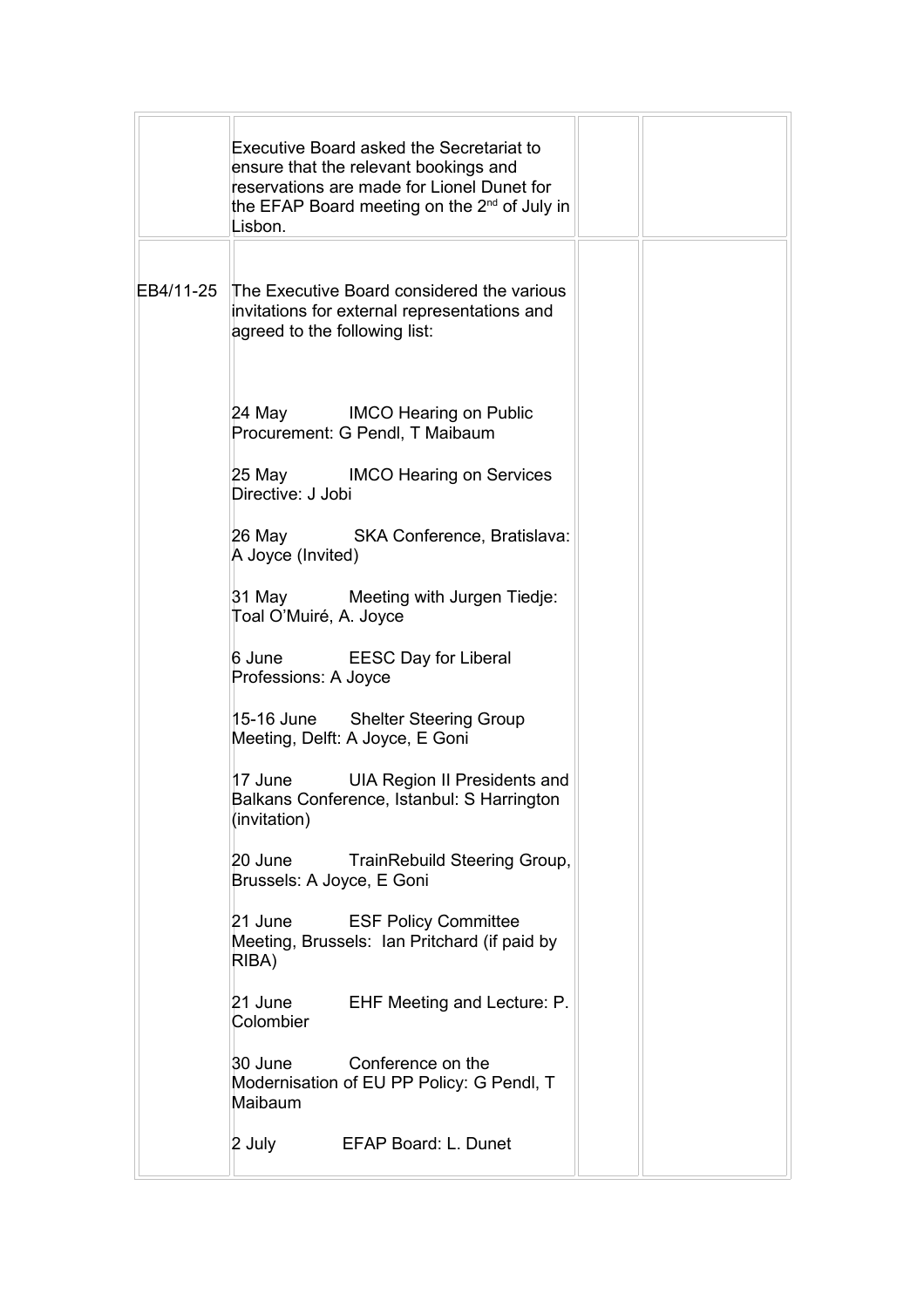|           | 8 July Professional Card Steering<br>Group: Brussels: A Joyce                                                                                                                                                                                                                                                                                                         |            |  |
|-----------|-----------------------------------------------------------------------------------------------------------------------------------------------------------------------------------------------------------------------------------------------------------------------------------------------------------------------------------------------------------------------|------------|--|
|           | 2 Sept<br><b>ENHSA III Closing</b><br>Conference, Chania: S Harrington, W Haack,<br>A Joyce (?) TO BE DISCUSSSED                                                                                                                                                                                                                                                      |            |  |
|           | 3-6 Sept Heads of Schools Meeting,<br>Chania: S Harrington, W Haack, A Joyce (?)<br>TO BE DISCUSSSED                                                                                                                                                                                                                                                                  |            |  |
|           | 6 Sept EHF Lecture, Brussels: P.<br>Colombier                                                                                                                                                                                                                                                                                                                         |            |  |
|           | 9 Sept<br><b>Professional Card Steering</b><br>Group, Brussels: A Joyce                                                                                                                                                                                                                                                                                               |            |  |
|           | 9 Sept ECF Meeting, Brussels: A<br>Joyce                                                                                                                                                                                                                                                                                                                              |            |  |
|           | 19 Sept ENACA (?)                                                                                                                                                                                                                                                                                                                                                     |            |  |
|           | 16-21 Sept EFAP Meeting, Poland: S<br>Harrington, L Dunet, A Joyce                                                                                                                                                                                                                                                                                                    |            |  |
|           | 25-30 Sept UIA Congress and General<br>Assembly, Tokyo: S Harrington                                                                                                                                                                                                                                                                                                  |            |  |
|           | 11 Oct EHF Lecture, Brussels: P.<br>Colombier                                                                                                                                                                                                                                                                                                                         |            |  |
|           |                                                                                                                                                                                                                                                                                                                                                                       | JJ         |  |
|           | EB4/11-26 The Executive Board endorsed the proposal SEC<br>of W. Haack that a conceptual paper be<br>prepared by A. Joyce and J. Jobi on the<br>steps to be taken by the ACE to have a<br>structured approach to the preparation of its<br>response to the Green Paper due for<br>publication on the 22 <sup>nd</sup> of June 2011.                                   |            |  |
| EB4/11-27 | The Executive Board reitered the long-<br>standing policy of the ACE to lobby for a<br>minimum 5 years duration for architectural<br>education supplemented by two years<br>professional practice experience. As a result<br>it did not agree that a new task debating<br>other models should be assigned to the Work<br>Group Professional Qualifications Directive. | <b>SEC</b> |  |
|           |                                                                                                                                                                                                                                                                                                                                                                       |            |  |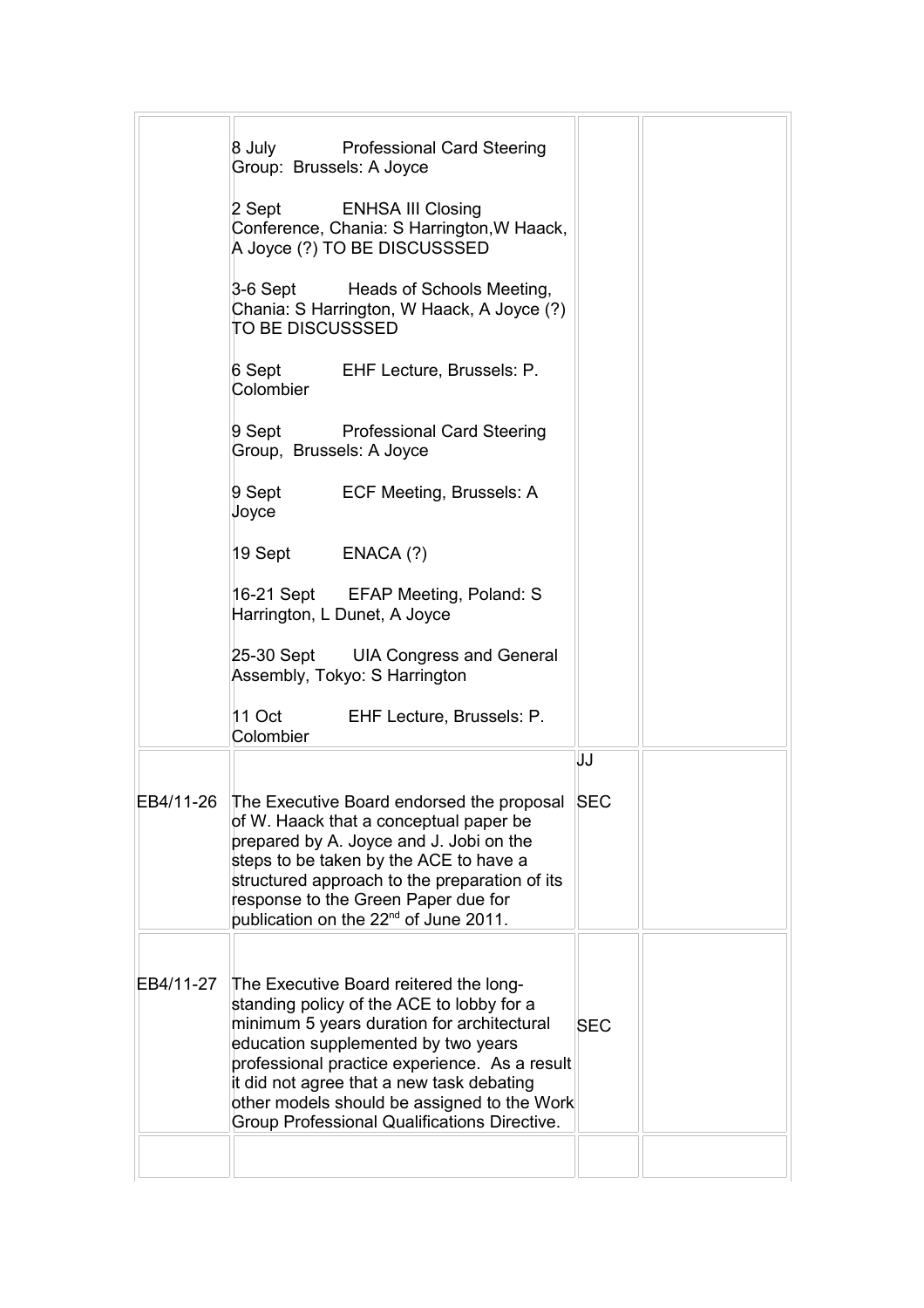| EB4/11-28 | The Executive Board recalled, for the<br>Secretariat, its earlier decision that a detailed<br>paper outlining the benefit of ACE – EAAE<br>collaboration and appraisal of JWP must be<br>prepared and circulated by the end of June<br>2011.                                                                                                                                                                                                                                                                                                                                                                                                                                                                                                                                                                                                                        | <b>SEC</b> |                                                                                                                                                                                                                                                                                                                       |
|-----------|---------------------------------------------------------------------------------------------------------------------------------------------------------------------------------------------------------------------------------------------------------------------------------------------------------------------------------------------------------------------------------------------------------------------------------------------------------------------------------------------------------------------------------------------------------------------------------------------------------------------------------------------------------------------------------------------------------------------------------------------------------------------------------------------------------------------------------------------------------------------|------------|-----------------------------------------------------------------------------------------------------------------------------------------------------------------------------------------------------------------------------------------------------------------------------------------------------------------------|
| EB4/11-29 | The Executive Board decided that the<br>Finance Committee meeting and the General<br>Coordination meeting scheduled on the 15 <sup>th</sup><br>and 16 <sup>th</sup> of September should be moved to<br>the $6th$ and $7th$ of October respectively. It also<br>mandated the Secretariat to immediately<br>announce this change to all member<br>organisations. In the revised schedule the<br>General Coordination meeting shall now take<br>place on Thursday 6 <sup>th</sup> of October with the<br>Finance Committee meeting on the morning<br>of the 7 <sup>th</sup> of October and the Executive Board<br>meeting on the afternoon of the $7th$ and the<br>morning of the 8 <sup>th</sup> of October. The updated<br>year Calendar is requested to be circulated to<br>the EB members in pdf form, as soon as it is<br>available, not later that 10 June 2011. | <b>SEC</b> | <b>Important Note:</b><br>Following the<br>announcement of<br>this decision by the<br>SEC; many MOs<br>objected to the<br>change of dates<br>proposed for the<br>Finance<br>Committee and so<br>a decision was<br>taken to maintain<br>the original dates<br>for the General<br>Coordination and<br>Finance meetings. |

Matters still outstanding or on-going from EB3/11:

| <b>Reference Decision</b> |                                                                                                                                                                                                                                                                                                                                                                            |            | <b>Action Comments</b>                                                                                                                                                        |
|---------------------------|----------------------------------------------------------------------------------------------------------------------------------------------------------------------------------------------------------------------------------------------------------------------------------------------------------------------------------------------------------------------------|------------|-------------------------------------------------------------------------------------------------------------------------------------------------------------------------------|
| EB3/11-03                 | The EB requested that A Joyce prepare a<br>Briefing Note for EB4/11 that reflects on the<br>possible actions that the ACE could<br>undertake in order to address the issue of<br>setting a path for the definition of what the<br>future holds for the architectural profession.<br>It was suggested that it might form part of the<br>deliberations during the planned EB | <b>SEC</b> | At EB4/11 it was<br>noted that this has<br>not yet been done.<br>AJ will ensure that<br>it is undertaken<br>before the General<br>Coordination<br>meeting on 16 <sup>th</sup> |
|                           | Workshop.                                                                                                                                                                                                                                                                                                                                                                  |            | September                                                                                                                                                                     |

Matters still outstanding or on-going from EB2/11: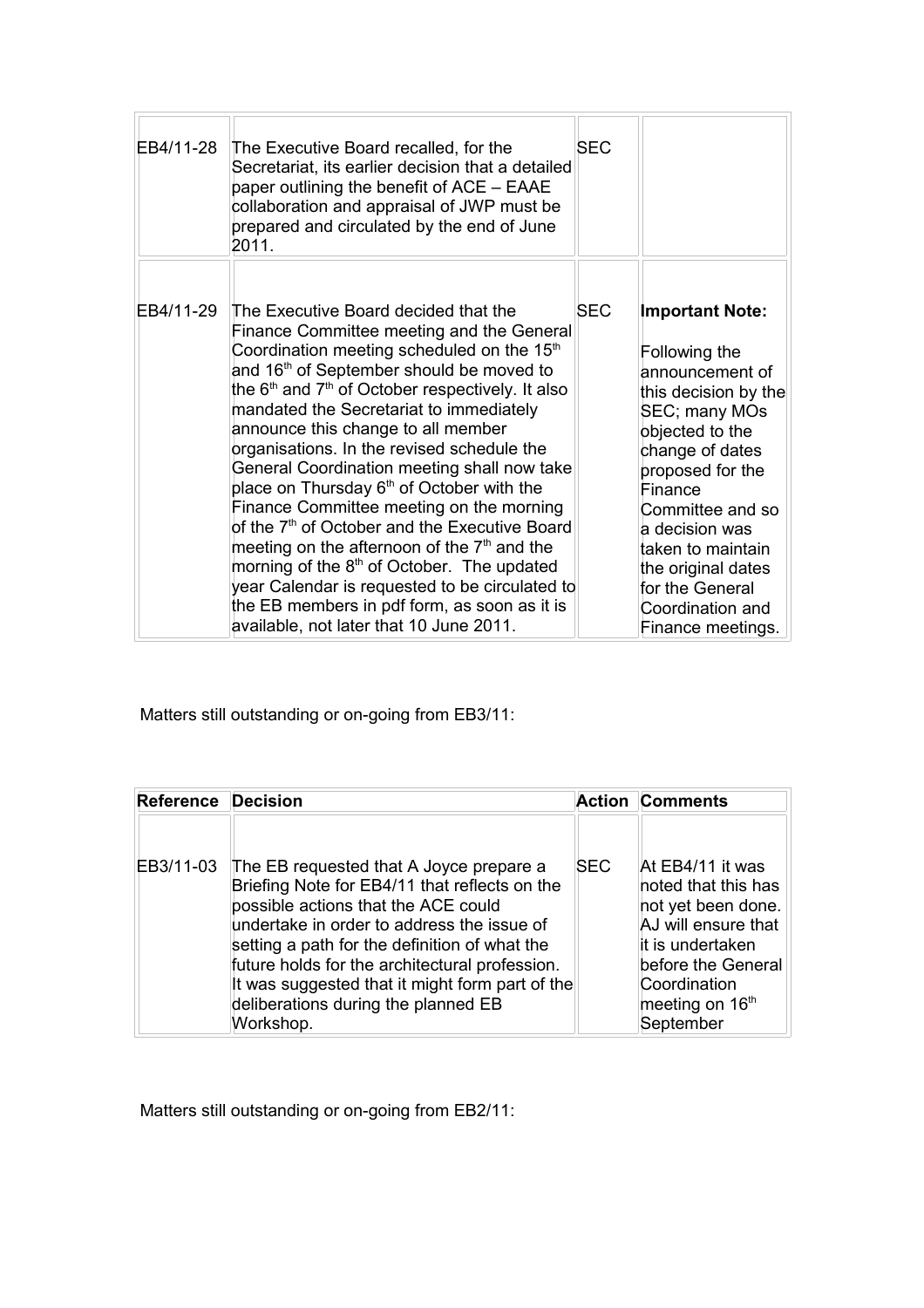| EB2/11-13 In relation to the gathering of case studies that<br>illustrate the problems faced by the profession<br>in applying for public works under the<br>transposed provisions of the Public<br>Procurement Directive, the EB requested that<br>the SEC ask the country that made the<br>suggestion to prepare a template and to<br>provide a worked example before the request<br>is sent to all MOs.   | <b>SEC</b> | At EB4/11, the SEC<br>reported that this<br>action has been<br>undertaken and a<br>response is awaited                                                                                                                                                                                                  |
|-------------------------------------------------------------------------------------------------------------------------------------------------------------------------------------------------------------------------------------------------------------------------------------------------------------------------------------------------------------------------------------------------------------|------------|---------------------------------------------------------------------------------------------------------------------------------------------------------------------------------------------------------------------------------------------------------------------------------------------------------|
| EB2/11-14 The EB agreed that a trial-run of fusing the TASEC<br>Workshops over one and half days with the<br>General Coordination should be tried out in<br>September 2011.                                                                                                                                                                                                                                 |            |                                                                                                                                                                                                                                                                                                         |
| EB2/11-15 The EB decided that the work in WG Health &<br>Safety could suspended for the time being as<br>there are no pressing issues that it is currently PK<br>working on. A letter to the Chair and to EFCA<br>on this decision must be prepared and sent as $SFC$<br>soon as practicable.                                                                                                               |            | At EB3/11, the SEC<br>reported that the<br>EFCA wish to<br>postpone the<br>suspension of work<br>until such time as a<br>clear record of the<br>current state-of-<br>play is available.<br>Such a document<br>will facilitate the re-<br>starting of work in<br>the future and is yet<br>to be prepared |
| EB2/11-16 The SEC was requested to check the<br>document containing the Matrix of priorities<br>and to ensure that all WG are included even if<br>there is no direct connection to an identified<br>priority.                                                                                                                                                                                               | <b>SEC</b> | At EB4/11, the SEC<br>reported that this is<br>yet to be carried out                                                                                                                                                                                                                                    |
| EB2/11-23 In his absence, the EB requested that M Latini ML<br>prepares a detailed Briefing Note in time for<br>EB3/11 on his proposal that the ACE should<br>consider beginning a collaboration with the<br>JRC <sup>[1]</sup> of the European Commission. It stated<br>that a wider consultation on the idea should<br>take place within the ACE before any formal<br>contact is established with the JRC | <b>SEC</b> | At EB3/11, the SEC<br>reported that ML<br>has not yet<br>delivered the<br>expected note. The<br>issue will therefore<br>be postponed to a<br>later EB meeting                                                                                                                                           |